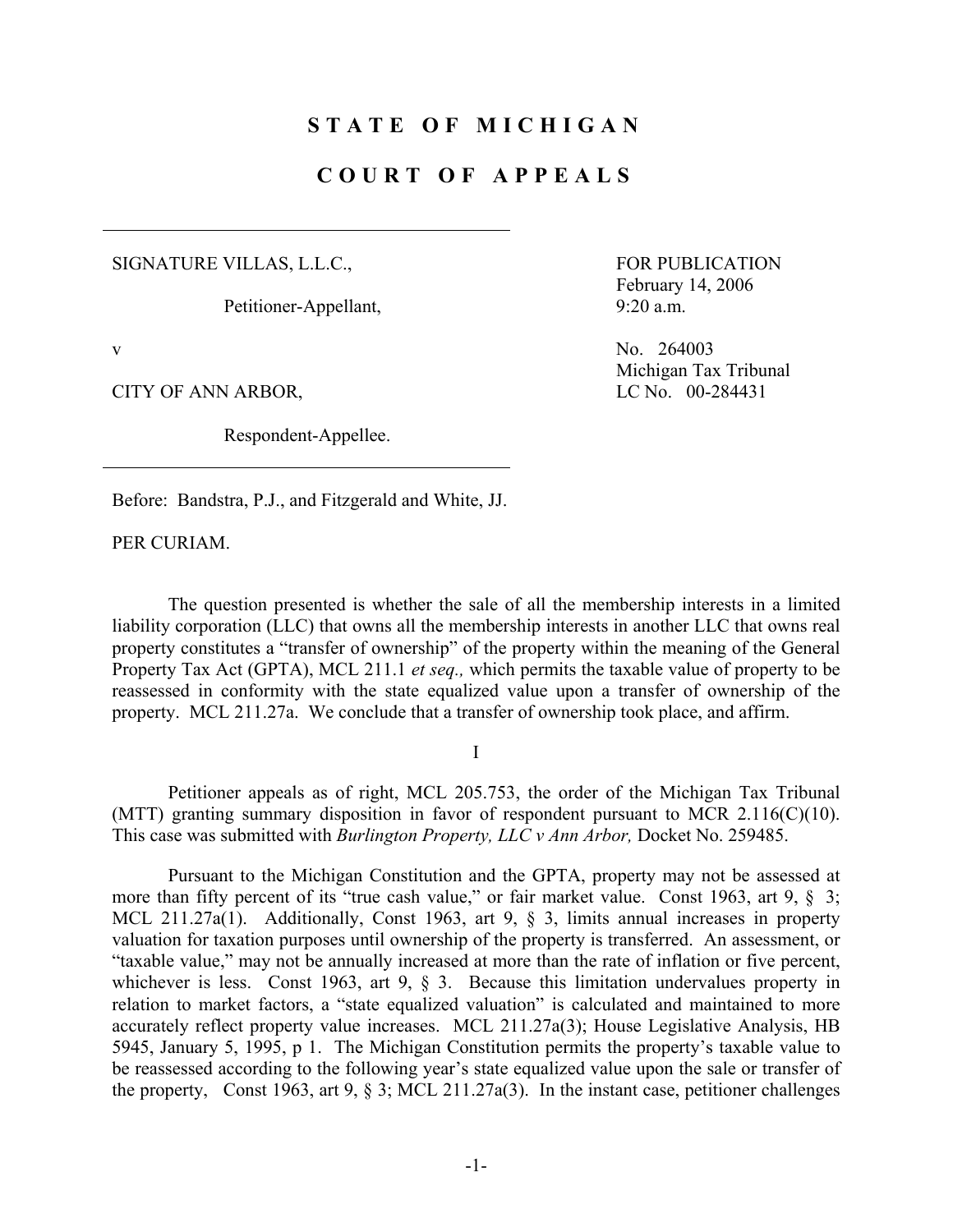respondent's determination that a "transfer of ownership" occurred, thereby permitting the reassessment of the subject property in line with the state equalized value.

 Signature Villas Apartments, L.L.C. (petitioner) owns property located within the City of Ann Arbor. In 2001, following the consummation of a transaction transferring ownership interest in a Michigan LLC and its related holdings, which included all of the ownership interest in petitioner, respondent "uncapped" the taxable value of petitioner's property for the taxable year. This resulted in an increase in the taxable value of petitioner's property, as the property's state equalized value supplanted its prior assessed value. Petitioner challenged respondent's valuation and uncapping before the MTT.

 The parties stipulated to the following facts: Petitioner owns property subject to respondent's real property taxation purview. Signature Villas Investments, L.L.C. (Holding LLC), a Michigan limited liability company, owns all the membership interests in petitioner. Prior to July 18, 2000, Signature Villas Associates (Seller), a Michigan general partnership, owned all the membership interests in Holding LLC. On July 18, 2000, Seller sold all of its membership interests in Holding LLC to WW Villas, LLC (Buyer). Consequently, "[Buyer] acquired the membership interests in [Holding] LLC, the entity that owns the membership interests in [p]etitioner," the entity that owns the subject property.

 Following cross-motions for summary disposition, the MTT hearing officer issued an opinion and proposed order concluding that "there was a 'transfer of ownership' of the subject real property under MCL 211.27a(3) and  $(6)$ ."

 $\overline{a}$ 

 On July 18, 2000, [Seller] held title to the subject real property. At the end of the day, [Seller] did not hold title to the property, and held no interest in the property or the entity that held title to the property. The statute does not create a safe harbor that allows a taxpayer to structure a transaction in this manner to avoid an uncapping of taxable value. The statutory definition of "transfer of ownership" is broad enough to include the transaction at hand; and, expressly includes such a transaction under MCL 211.27a(6)(h).

Accordingly, the officer concluded that there was no genuine issue of material fact and granted (continued…)

<sup>&</sup>lt;sup>1</sup> In reaching this conclusion, the officer concluded that  $\S$  27a is ambiguous. Upon examining the statutory language, various authorities, the ostensible statutory purposes, and the implications of petitioner's proposed statutory construction, the hearing officer reasoned as follows:

In this case, the result sought by [p]etitioner is not mandated by a literal application of the statute. There is no express exclusion for the transaction described above. Rather, [p]etitioner asks the [t]ribunal to find an exception that swallows the rule, and that would allow the subject property and all other property transferred in a similar manner to avoid uncapping in perpetuity.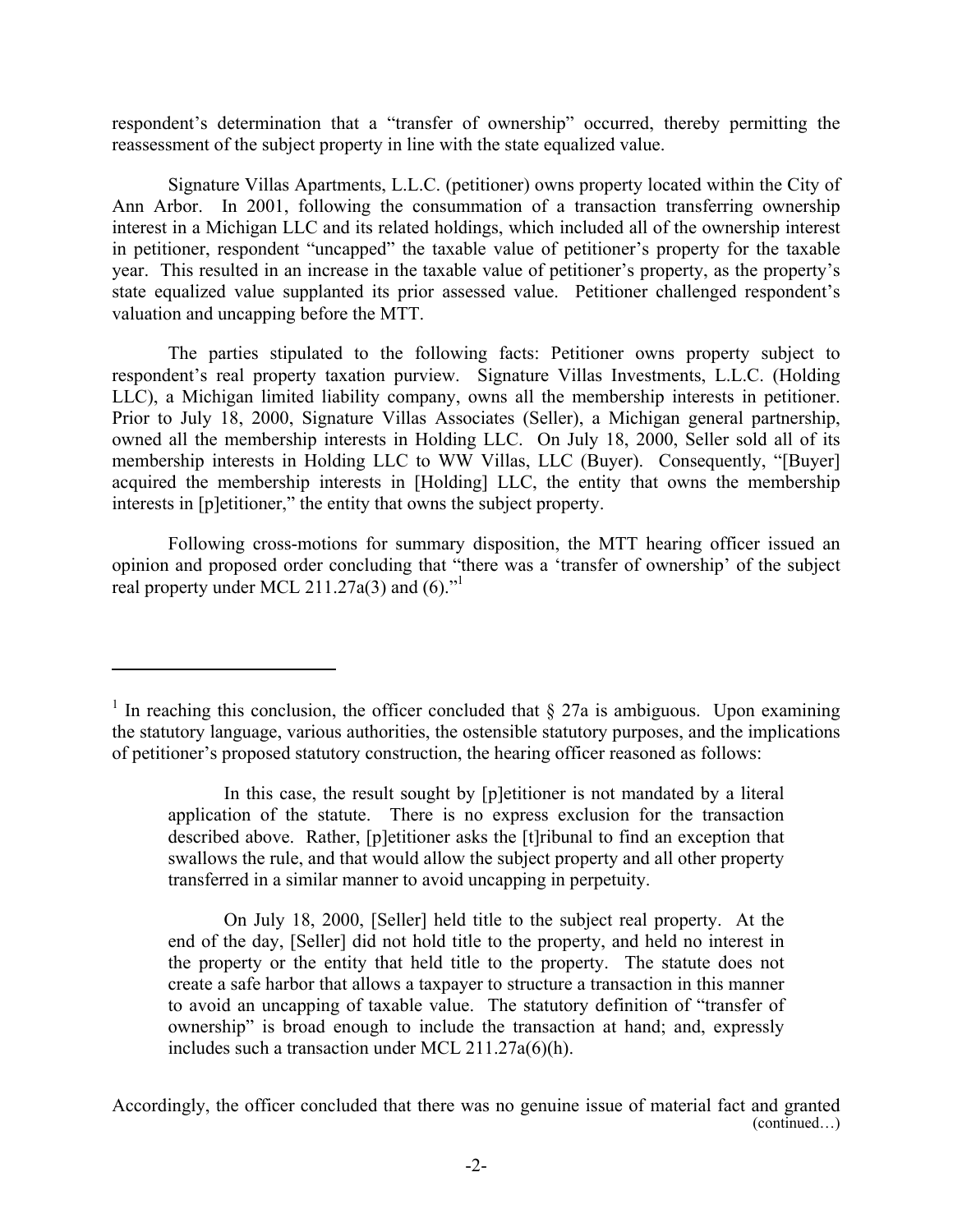Petitioner pursued an administrative appeal to the MTT. The full MTT panel affirmed the proposed order, pursuant to MCL 211.726. This appeal followed. MCL 205.753.

#### II

 Appellate courts review rulings on motions for summary disposition de novo. *McClements v Ford Motor Co*, 473 Mich 373, 380; 702 NW2d 166 (2005). A motion brought pursuant to MCR  $2.116(C)(10)$  entitles the movant to summary disposition where there is no genuine issue of material fact. *Miller v Purcell*, 246 Mich App 244, 246; 631 NW2d 760 (2001). "A genuine issue of material fact exists when the record, giving the benefit of reasonable doubt to the opposing party, leaves open an issue upon which reasonable minds might differ." *West v Gen Motors Corp*, 469 Mich 177, 183; 665 NW2d 468 (2003). In deciding such a motion, "the pleadings, depositions, admissions, and documentary evidence" submitted by the parties must be considered in the light most favorable to the non-moving party. MCR 2.116(G)(5); *Nastal v Henderson & Assoc Investigations*, 471 Mich 712, 721; 691 NW2d 1 (2005).

 Also, "[q]uestions of statutory interpretation are reviewed de novo." *Ayar v Foodland Distributors*, 472 Mich 713, 715; 698 NW2d 875 (2005). "Clear and unambiguous statutory language is given its plain meaning, and is enforced as written." *Id*., 716. Although statutory interpretation is a question of law that is a judicial prerogative, this Court "generally defer[s] to the Tax Tribunal's interpretations of the statutes it administers and enforces." *Schultz v Denton Twp*, 252 Mich App 528, 529; 652 NW2d 692 (2002).

### A

 We reject petitioner's claim that the instant transaction was not a transfer of ownership under  $\S 27a(6)$  or  $\S 27a(6)(h)$ , and that the MTT erred in concluding otherwise.

The Michigan Constitution provides that

[f]or taxes levied in 1995 and each year thereafter, the legislature shall provide that the taxable value of each parcel of property adjusted for additions and losses, shall not increase each year by more than the increase in the immediately preceding year in the general price level, as defined in section 33 of this article, or 5 percent, whichever is less until ownership of the parcel of property is transferred. When ownership of the parcel of property is transferred as defined by law, the parcel shall be assessed at the applicable proportion of current true cash value. [Const 1963, art 9, § 3.]

MCL 211.27a implements this provision. It establishes ceilings for "taxable value" increases, provided that the subject property has not been transferred. Section 27a(2). Upon the "transfer of ownership" of such property, the taxable value is adjusted to the state equalized value.

 <sup>(…</sup>continued)

respondent's motion for summary disposition.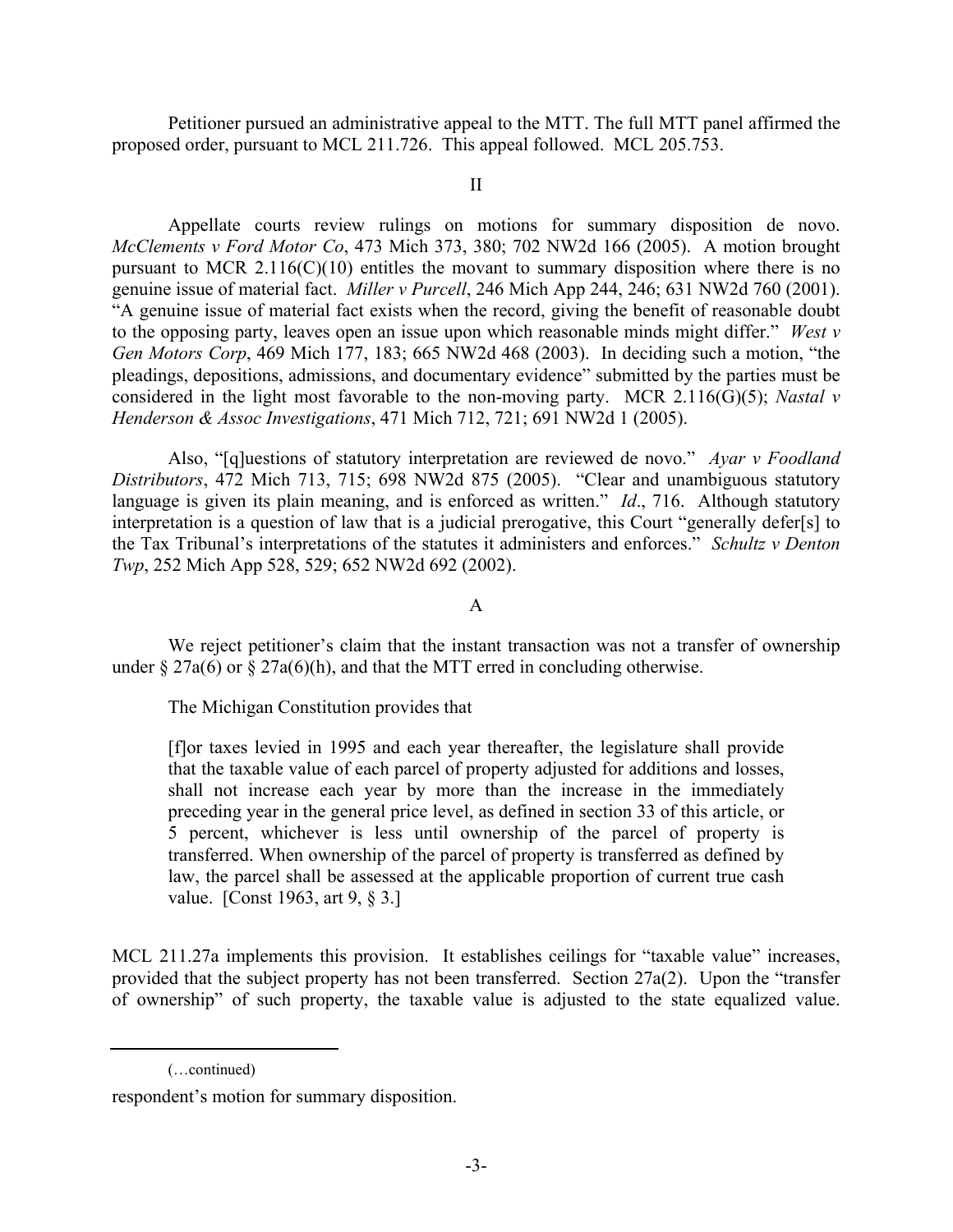Section 27a(3). At issue in the instant appeal, is the meaning of the phrase "transfer of ownership."

 Statutorily defined, "'transfer of ownership' means the conveyance of title to or a present interest in property, including the beneficial use of the property, the value of which is substantially equal to the value of the fee interest." Section 27a(6). This definition includes, but is not limited to

[a] conveyance of an ownership interest in a corporation, partnership, sole proprietorship, limited liability company, limited liability partnership, or other legal entity if the ownership interest conveyed is more than 50% of the corporation, partnership, sole proprietorship, limited liability company, limited liability partnership, or other legal entity....  $\lceil \frac{6}{5} \cdot 27a(6)(h) \cdot \rceil$ 

We do not agree with the hearing officer's conclusion that section  $27a(6)(h)$  is ambiguous. Rather, we conclude that this section specifically and unambiguously includes the instant transaction as one involving a "transfer of ownership" of the subject property.

 The parties stipulated that Seller conveyed its ownership interests in Holding LLC to Buyer, and that Buyer "acquired all" of the interests in Holding LLC from Seller. This transaction constituted a conveyance of an ownership interest in more than 50% of the limited liability company. Section 27a(6)(h). By the plain language of the statute, the transaction that occurred was unambiguously a "transfer of ownership" because it transferred ownership of the property at issue from buyer to seller, by transferring ownership of the membership interest in the LLC. See *Ayar,* 472 Mich at 716, citing *Roberts v Mecosta Co Gen Hosp,* 466 Mich 57, 63; 642 NW2d 663 (2002). ("Clear and unambiguous statutory language is given its plain meaning and is enforced as written."). "[J]udicial construction is [therefore] neither required nor permitted." *Reed v Yackell*, 473 Mich 520, 529; 703 NW2d 1 (2005).

 Petitioner argues, however, that given the narrow construction afforded taxation statutes,  $\S$  27a(6)(h) cannot be interpreted as governing the instant transaction. Petitioner asserts that  $\S$ 27a(6)(h) only applies to the conveyance of ownership interests in legal entities *that own property*, and does not apply to the conveyance of the ownership of a company *that owns a company* that owns property. We disagree.

 As the MTT correctly noted, in order to accept petitioner's reasoning, § 27a(6)(h) would have to be read as stating that a "transfer of ownership" includes "[a] conveyance of an ownership interest in a . . . limited liability company . . . if the ownership interest conveyed is more than 50% of the . . . limited liability company [*that owns property*]". It is well-established that a court "cannot read into the statute what is not there." *AFSCME v Detroit Housing Comm*, 468 Mich 388, 412; 662 NW2d 695 (2003). In the absence of such language, the statute was drafted to have broader application than that suggested by petitioner. As the plain language unambiguously applies to the transaction at issue, petitioner's argument must fail. *Ayar, supra* at 716.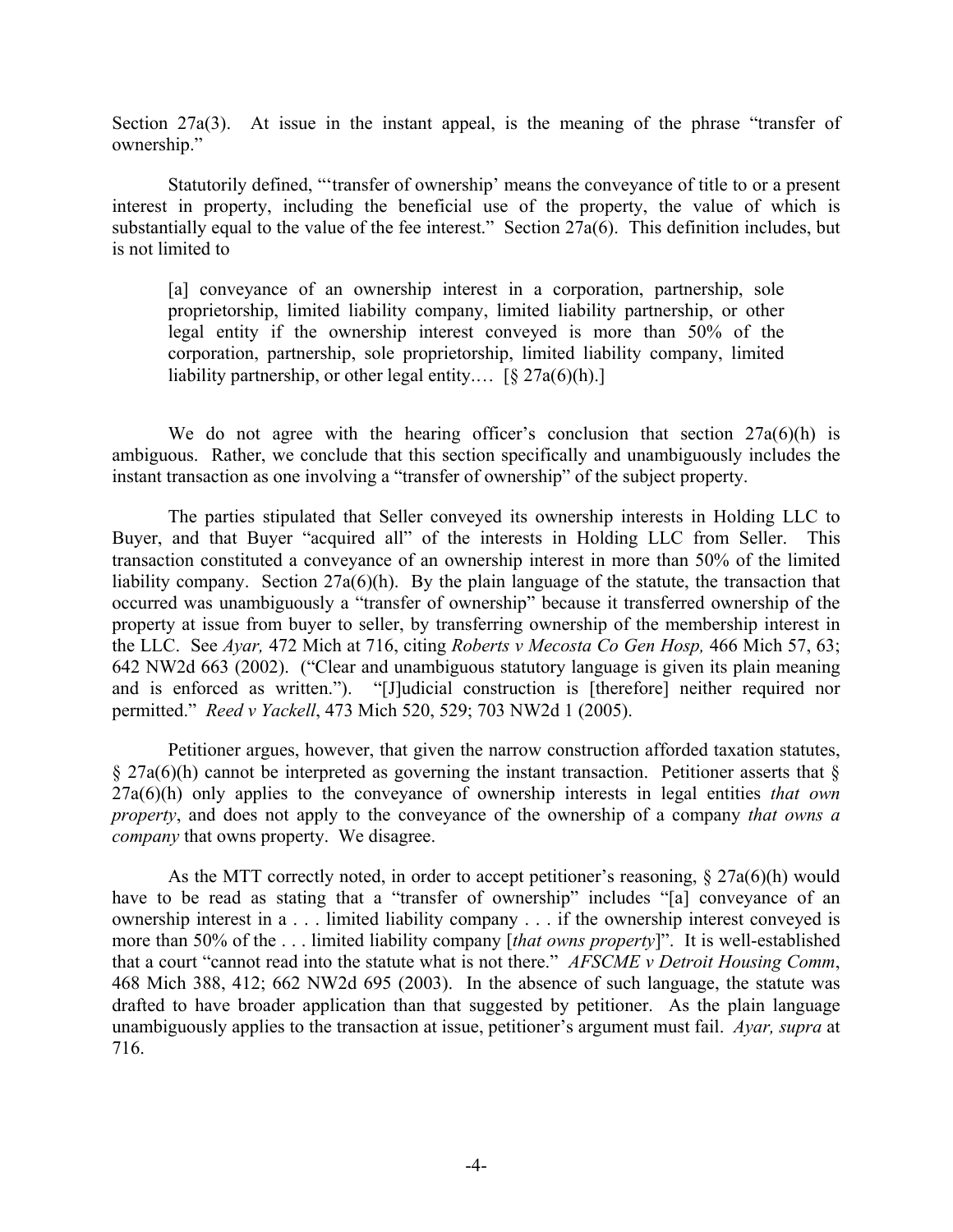Relatedly, petitioner argues that principles of statutory construction applicable to taxation statutes compel judgment in its favor, relying upon principles indicating that

"[i]n the interpretation of statutes levying taxes, it is the established rule not to extend their provisions, by implication, beyond the clear import of the language used, or to enlarge their operations so as to embrace matters not specifically pointed out. In case of doubt they are construed most strongly against the government, and in favor of the citizen." [*Metzen v Dep't of Revenue*, 310 Mich 622, 627; 17 NW2d 860 (1945), quoting *Gould v Gould*, 245 US 151, 153; 38 S Ct 53; 62 L Ed 211 (1917).]

Tax exactions, property or excise, must rest upon legislative enactment, and collecting officers can only act within express authority conferred by law. Tax collectors must be able to point to such express authority so that it may be read when it is questioned in court. The scope of tax laws may not be extended by implication or forced construction. Such laws may be made plain, and the language thereof, if dubious, is not resolved against the taxpayer. [*In re Dodge Bros, Inc*, 241 Mich 665, 669; 217 NW 777 (1928).]

As already explained, however, the plain language of § 27a(6)(h) unambiguously applies to the transaction at issue. Thus, such principles are irrelevant. It is not necessary to construe § 27a(6)(h); it need only be applied. *Casco Twp v Secretary of State*, 472 Mich 566, 571; 701 NW2d 102 (2005).

#### $\overline{C}$

 Invoking the *in pari materia* rule of statutory construction, that all statutes relating to the same subject, or having the same general purpose, should be read in connection with the particular statute under interpretation, petitioner further urges that the Michigan Limited Liability Company Act (LLCA) governs the interpretation of  $\S$  27a(6)(h). The LLCA states that "[a] member [of an LLC] has no interest in specific limited liability company property." MCL 450.4504(2). Section 27a(6) requires that, for there to be a transfer of ownership, either title to or a present interest in, and beneficial use of, property must be conveyed. Petitioner accordingly reasons that the conveyance of a LLC that owns a LLC that owns property does not convey a present interest in property, inasmuch as the LLCA precludes LLC members from having ownership interests in LLC property.

Petitioner's rationale, however, would render  $\S$  27a(6)(h)'s reference to limited liability companies nugatory. Section 27a(6)(h) is an example of a transfer of ownership of property, as defined in  $\S 27a(6)$ , because the latter "includes, but is not limited to," the former. If  $\S 4504(2)$ of the LLCA governs the interpretation of "present interest" in  $\S$  27a(6), no transfer of membership interests in a legal entity—whether owning property directly or indirectly—could constitute a conveyance of a "present interest" because, pursuant to  $\S$  4504(2), no "present interest" in the property is represented by the membership interests. This result would ensue whether the legal entity the membership interests of which are transferred directly owns the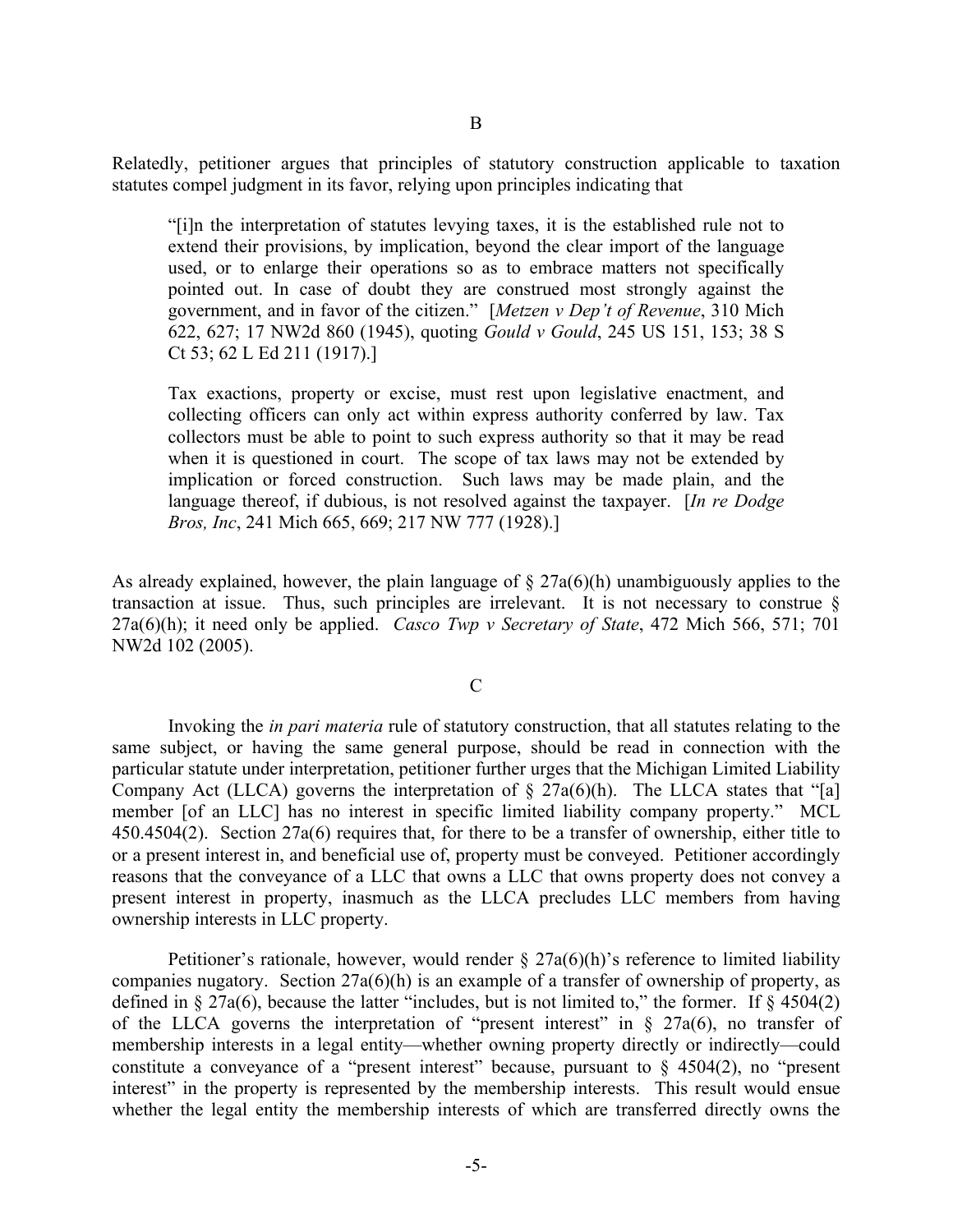subject property or indirectly does so through a subsidiary. A cardinal rule of statutory interpretation is that statutory language cannot be rendered surplusage or nugatory. *Reed, supra*, 473 Mich at 537. Accordingly, the GPTA and LLCA, specifically § 27a(6) and § 4504(2), cannot be read *in pari materia,* as urged by petitioner.

### D<sub>1</sub>

 Petitioner further argues that State Tax Commission (STC) and Department of Treasury (collectively "agencies") guidelines interpreting  $\S$  27a(6)(h) support its interpretation of this section. These guidelines provide as follows:

## Ownership Changes of Legal Entities (Corporations, Partnerships, Limited Liability Companies, etc.)

Can the conveyance of an ownership interest of a legal entity (such as a corporation, a partnership, etc.) which owns property be a transfer of ownership even though title to the property remains unchanged?

Yes, a conveyance of an ownership interest in a legal entity (such as a corporation, a partnership, etc.) which owns property is a transfer of ownership of that property provided that the ownership interest conveyed is more than 50 percent of the total ownership interest (and provided that no statutory exception or exemption applies).

*Note: The law states that a transfer of ownership occurs when more than 50 percent of the ownership interest of a corporation changes. This law, however, is not applicable to cooperative housing corporations. Cooperative housing corporations are discussed separately in this publication, starting on page 7.* [Transfer of Ownership and Taxable Value Uncapping Guidelines, Agencies,  $3/31/01$ , p 6 (emphasis in original).]

Petitioner relies heavily upon the agencies' conclusion that "a conveyance of an ownership interest in a legal entity . . . *which owns property*" constitutes a transfer of ownership under §  $27a(6)$ (h). However, the question addressed by the agencies was whether "the conveyance of an ownership interest of a legal entity *which owns property*" could constitute a transfer of ownership under  $\S 27a(6)$ (h). The agencies did not address the related question presented in the instant appeal. Petitioner's reliance on these guidelines is thus unpersuasive. Further, although the guidelines address only the stated question whether "the conveyance of an ownership interest of a legal entity . . . which owns property" can be a transfer of ownership even though title to the property remains unchanged, the guidelines note that "[t]he law states that a transfer of ownership occurs when more than 50 percent of the ownership interest of a corporation changes." This suggests a broader interpretation of  $\S 27a(6)(h)$  from the agencies' perspective.

 Petitioner has consequently failed to establish that the MTT erred in granting summary disposition to respondent. Section  $27a(6)(h)$  clearly and unambiguously applies to the instant transaction.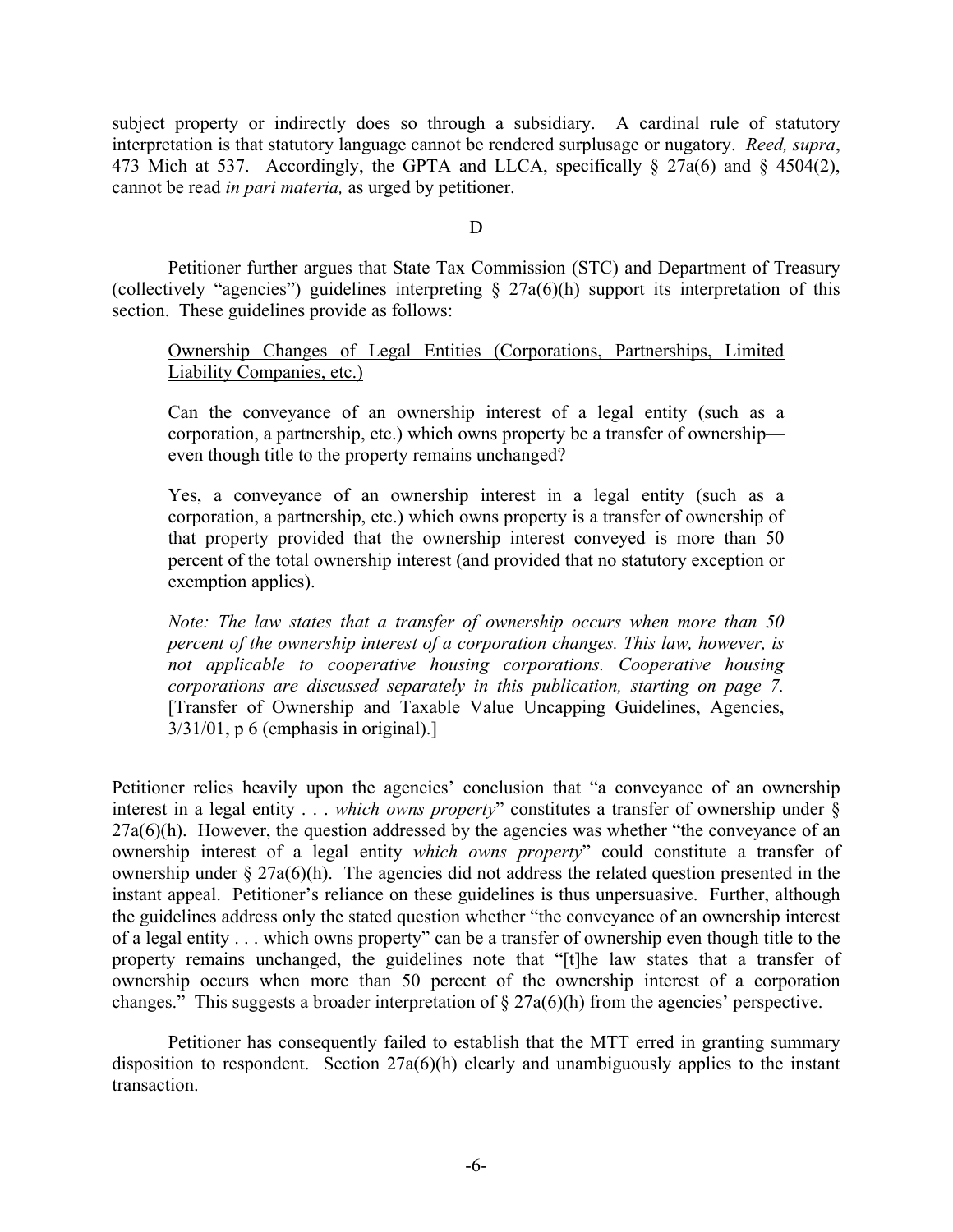Petitioner next argues that the MTT erred in considering unstipulated documentary evidence when ruling on the parties' respective motions for summary disposition. Again, we disagree.

 In addition to the stipulation set forth above, petitioner submitted documentation to the MTT indicating that the original purchase agreement provided for the purchase of the property outright, and that subsequently new agreements were entered into that restructured the transaction as one for the sale and purchase of membership interests in a holding company.<sup>2</sup>

 As a threshold matter, the MTT rules of practice and procedure provide that "[i]f an applicable entire tribunal rule does not exist, the 1995 Michigan Rules of Court, as amended . . . shall govern." 1999 AC, R 205.1111(4). Therefore, provisions of the Michigan Court Rules apply, where applicable, to MTT dispositions.

MCR 2.116(A) provides that "[t]he parties to a civil action may submit an agreed-upon stipulation of facts to the court." MCR  $2.116(A)(1)$ . In discussing stipulations of fact, the Michigan Supreme Court has stated

that the practice of submission of questions to any adjudicating forum, judicial or quasi-judicial on stipulation of fact, is praiseworthy in proper cases. It eliminates costly and time-consuming hearings. It narrows and delineates issues. But once stipulations have been received and approved they are sacrosanct. Neither a hearing officer nor a judge may thereafter alter them. This holding requires no supporting citation. The necessity of the rule is apparent. A party must be able to rest secure on the premise that the stipulated facts and stipulated ultimate conclusionary facts as accepted will be those upon which adjudication is based. Any deviation therefrom results in a denial of due process for the obvious reason that both parties by accepting the stipulation have been foreclosed from making any testimonial or other evidentiary record. [*Dana Corp v Appeal Bd of Mich Employment Security Comm*, 371 Mich 107, 110; 123 NW2d 277 (1963).]

This broad holding recognizes that "[i]n general, when a case is submitted to a governmental agency on stipulated facts, as occurred here, those facts are to be taken as conclusive." *Columbia Assoc v Dep't of Treasury*, 250 Mich App 656, 665; 649 NW2d 760 (2002). It does not indicate, however, that the record is necessarily limited to the stipulation. Where the parties' stipulation is not contradicted, it is within the discretion of the tribunal to permit or consider additional proofs supplementing the same. *Kennedy v Auto-Owners Ins Co*, 87 Mich App 93, 98; 273 NW2d 599 (1978). The MTT's ruling was therefore not presumptively improper.

<u>.</u>

 $2$  The restructured transaction also included an indemnification agreement addressing the issue presented in this appeal.